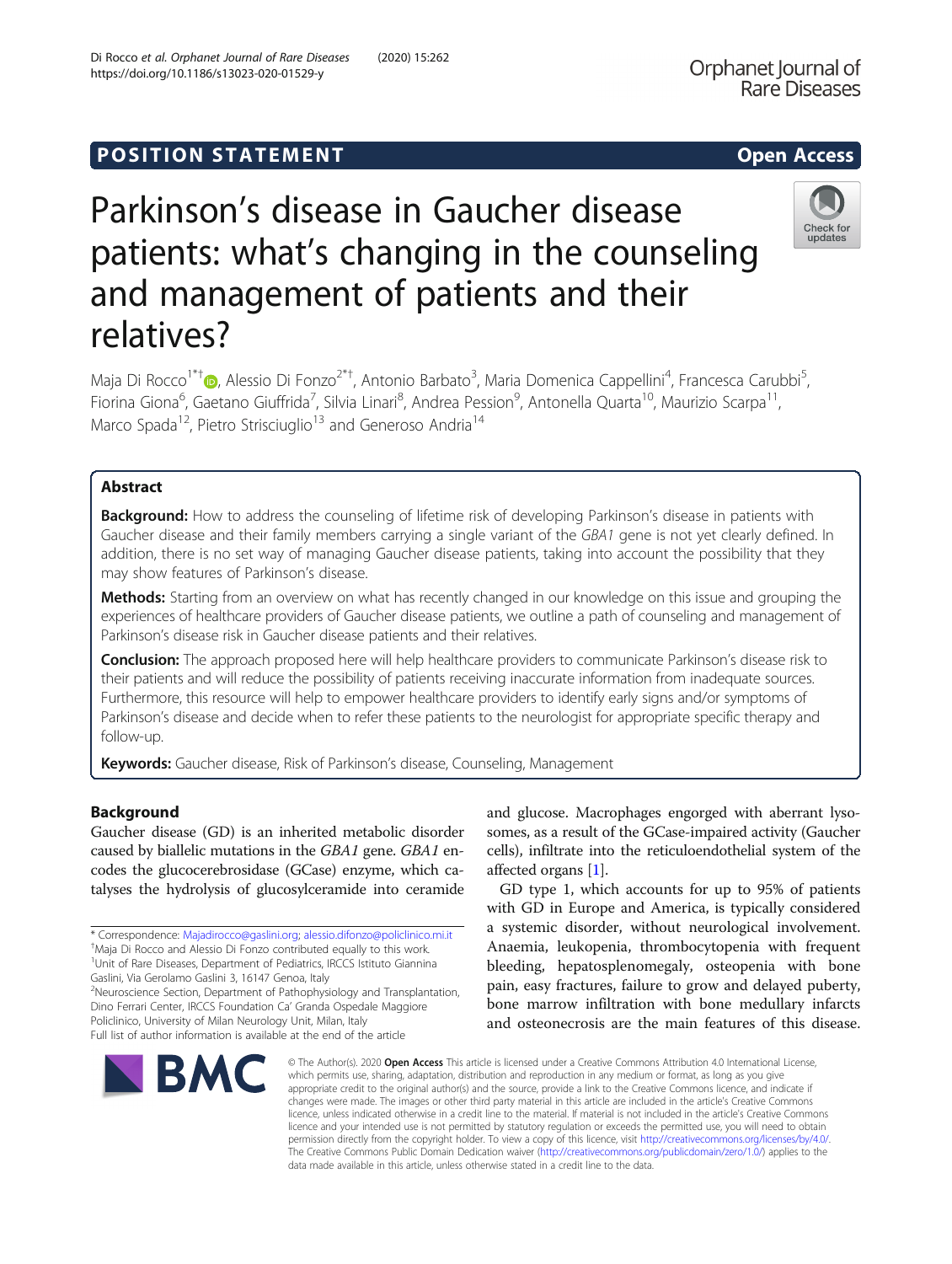Some GD patients with systemic disorder associated with neurological involvement are usually reported as affected with neuronopathic GD (GD type 2 and 3) [\[2](#page-4-0)].

The required criterion for the definition of neuronopathic GD is gaze palsy, predominantly horizontal, with slow or absent saccades. Some neuronopathic GD patients only show this sign, whilst others show different neurological abnormalities including cognitive impairment, ataxia, hyperreflexia, spasticity, cerebellar or action tremor, stridor, dysphagia, dysarthria, dystonia, seizures and progressive myoclonic epilepsy [\[3](#page-4-0)].

Age of onset at 6 months, rapid deterioration in the first 2 years of life and death by 4 years of age are characteristic of acute neuronopathic GD (GD type 2), whereas a later onset and neurological deterioration occurring only in subjects with the progressive myoclonic epilepsy variant are characteristic of chronic neuronopathic GD (GD type 3) [[3](#page-4-0)].

Adult onset Parkinson's disease (PD), multiple system atrophy and dementia with Lewy bodies are not features of neuronopathic GD [[3\]](#page-4-0). However, it has been shown that the individuals with GD have an increased risk of developing PD compared to the general population [\[4](#page-5-0), [5\]](#page-5-0). PD is a progressive neurodegenerative disorder characterised by several motor and non-motor signs and symptoms with a mean onset at 50–60 years of age. PD is primarily due to the degeneration of the midbrain dopaminergic neurons, however, in the later stage of the disease, the neuropathology may affect several different areas of the nervous system [\[6\]](#page-5-0).

The diagnosis of PD is based on clinical criteria including rest tremor, rigidity, bradykinesia and a good response to levodopa intake. Other clinical features either motor (e.g., hypomimia, dysarthria, dysphagia, sialorrhea, shuffling gait, postural instability, festination, freezing, dystonia and micrographia), or non-motor (e.g., sleeping disorders, hyposmia, autonomic dysfunction and cognitive/behavioral abnormalities), may appear starting from several years before the diagnosis (prodromal phase) to later stages of the disease [[7,](#page-5-0) [8](#page-5-0)]. Rapid eye movement sleep behavior disorder (RBD), a condition characterised by acting out of vivid, intense and violent dreams, is a prodromal marker of PD. [[9\]](#page-5-0)

The association between the presence of GBA1 variants and an increased risk of developing PD was noticed in GD clinics more than 2 decades ago [[10,](#page-5-0) [11](#page-5-0)]. In addition, the incidence of PD among GD patients and their relatives, who are carriers of the GBA1 mutation, seem to be higher than in the general population [[12,](#page-5-0) [13\]](#page-5-0). The important role of GBA1 in the pathogenesis of PD was firmly established when larger populations of PD patients were screened worldwide [[14\]](#page-5-0). Several studies confirmed the significantly higher incidence of GBA1 mutations among PD patients compared to non-affected subjects in various populations [\[15](#page-5-0)].

GBA1 mutations represent only a predisposing risk factor for PD. This implies that not every carrier will develop the disease. The reason for this reduced penetrance has not yet been fully elucidated. Some authors have tried to correlate the severity of the mutation with the age of onset and disease phenotype [[16,](#page-5-0) [17\]](#page-5-0). However, the concept of severity of mutation is ambiguous with respect to GD, as mutation N370S (p.N409S) reported as a mild mutation could be related to severe systemic GD, while mutation L444P (p.L483P), reported as severe, is associated with a wide spectrum of clinical phenotypes, including mild GD. Furthermore, the concept of mutation severity is even more controversial in the field of PD risk because GBA1 variants not associated with GD (e.g., E326K (p.E365K) and T369M  $(p.T408 M)$ , predispose to PD. [[18\]](#page-5-0) The reason of such variability is largely unknown.

Recent evidence suggests that other genetic factors, such as rare variants in other lysosomal genes, may play a role in increasing the susceptibility to develop PD in GBA1 variant carriers, but a definitive role of the contribution of these variants requires further confirmation and is not yet usable for diagnostic purposes [\[19](#page-5-0)]. Moreover, whether PD phenotype in patients with GD differs from that in heterozygous GBA1 carriers is still unclear. Nevertheless, it is well known that carriers of GBA1 variants harbor an increased risk of developing PD that is 5 times higher in heterozygous carriers and 10–20 times higher in homozygous or compound heterozygous carriers, although, these risks vary in different populations [[20,](#page-5-0) [21\]](#page-5-0).

The issue on how to inform GD patients and their relatives has, so far, been overlooked for various reasons including the risk of PD not being high, there are no biomarkers to better assess the PD risk, there is no actionable content of the information, the communication could generate anxiety and stress and information on sensitive clinical conditions might spread and affect the subject in some fields as insurance, job and social life. However, something is changing.

A recent study surveyed subjects with GD for their knowledge of the increased risk of PD and interest in learning about it. Most GD patients asked to be informed about PD risk in the clinical setting by the physician in charge of GD patients at the time of GD diagnosis together with information concerning other comorbidities [\[21](#page-5-0)]. On the other hand, among PD patients, there is also a general lack of knowledge regarding the association between GD and PD risk [\[22](#page-5-0)].

In a survey involving adults who had GBA1 screening and did not carry GBA1 variants, the participants indicated with a high level of unanimity that they believe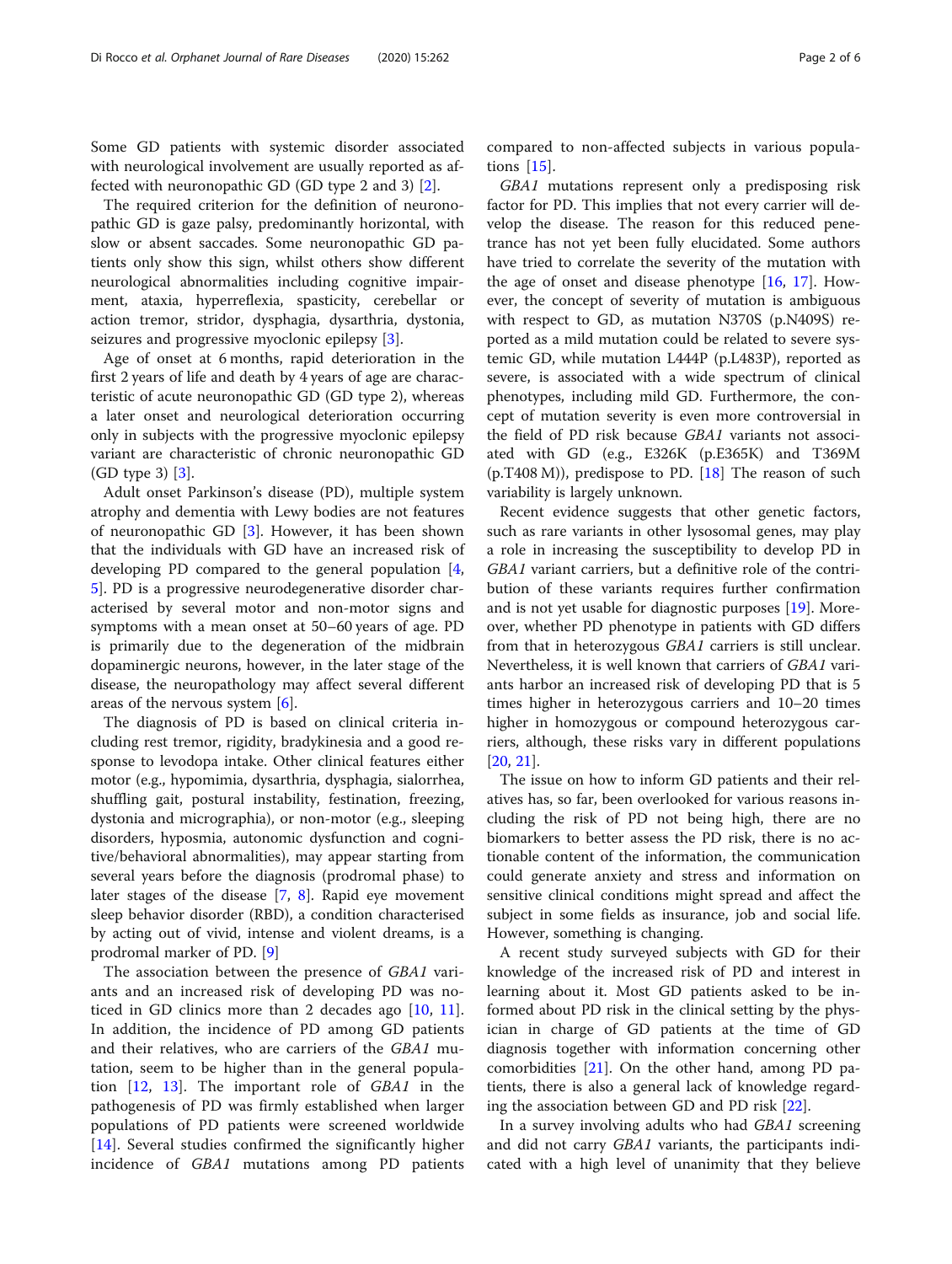that healthcare providers should inform patients about the increased risk of PD prior to screening. They also expressed that learning this information would be important and beneficial and would not cause more anxiety than receiving news of being a GBA1 carrier alone [\[23](#page-5-0)].

From another point of view, GD doctors might be sued for omitted, retarded, incompleted or potentially misleading information on PD risk to those who are potential candidates for future neuroprotective drugs or who already need a symptomatic treatment for early symptoms and signs of PD. Some longitudinal studies on GBA1 variant carriers provide evidence of a progressive worsening of motor and non-motor prodromal PD features [[24,](#page-5-0) [25\]](#page-5-0). The identification of GBA1 variant carriers and the early identification of subjects, either with mono or biallelic GBA1 mutations, who will develop PD is crucial to address patients to future neuroprotective drugs or at least to symptomatic treatments.

In this scenario, we propose a possible approach for the communication by health care providers to GD patients about the risk of PD and for management of this issue.

#### **Methods**

The consensus working group was composed of 14 Italian specialists in internal medicine  $(n = 2)$ , paediatrics  $(n = 5)$ , hematology  $(n = 5)$ , inborn errors of metabolism  $(n = 1)$  and neurology  $(n = 1)$ , and are all actively involved in GD management and treatment.

For the first meeting all clinicians received a selected literature review about PD and GD. During the face-toface meeting, all participants agreed that despite extensive literature on epidemiology of PD in subjects with GD and pathogenesis of PD in GD, scarce data apparently exists about counseling and clinical management of PD risk in GD patients. A neurologist (ADF) who follows most Italian patients with GD and PD, as well as subjects with PD heterozygous for GBA1 variants, reported on his clinical experience and proposed which symptoms should be asked for early identification of PD. A pediatrician, also acting as chairman of an institutional ethics committee, advised on ethical issues concerning the communication of disease risk to asymptomatic subjects, including minors, and counseling of minors' parents and caregivers.

The first meeting focused on the following topics:

- Communication of PD risk to adult patients with GD, to pediatric patients' parents and caregivers and to subjects heterozygous for GBA1 variants.
- Management model for early identification of PD by healthcare providers and referral to neurologists.

#### Communication of PD risk

In order to align practice with the patient's preferences, it is important that GD patients receive the information on PD risk directly from their healthcare provider rather than being informed incidentally from websites, without any appropriate counseling [[22\]](#page-5-0). The healthcare provider should counsel them, at diagnosis or as soon as possible during follow-up, about the increased risk of PD. The patient has the right to refuse to be informed on this risk. Patients must feel free to ask their physician for information and to have all doubts and possible misunderstandings clarified. They need to be reassured that the physician will eventually provide the necessary support for an early identification of PD signs and symptoms and, in case of symptoms affecting the quality of life, for an early therapeutic approach.

According to the current clinical practice, the physician should adapt the communication of the PD risk to the social and cultural background of GD patients or parents of underage GD patients. The communication should state clearly that the lifetime risk to develop PD affects both patients and heterozygous carriers, with the GD patients having a higher risk and an earlier onset compared to the heterozygous carriers. All GD patients who have been diagnosed before the emerging evidence of GBA1 as a PD risk factor must receive this information as soon as possible.

Being the issue of the risk for PD among GD patients still an area of active investigation, the healthcare providers should keep uptodate on this issue.

In case of GD diagnosis in an underage patient, parents should be informed at the time of the diagnosis about the increased risk of PD. However, since the PD onset rarely occurs before 40 years of age, it is inappropriate to inform the child. The information should be postponed to a later age, after transition from paediatric to an adult clinical setting and provided by the healthcare provider for adult patients. At the time of GD diagnosis in a young underage patient, if the status of heterozygous is confirmed in the parents, a genetic counselor should inform them of an increased PD risk (Fig. [1](#page-3-0)).

The panel reached consensus that the expanded familial screening to identify subjects carrying GBA1 variants with an increased risk of PD is probably not justified because of the overall low risk of PD. However, patients or parents should be invited to decide whether to share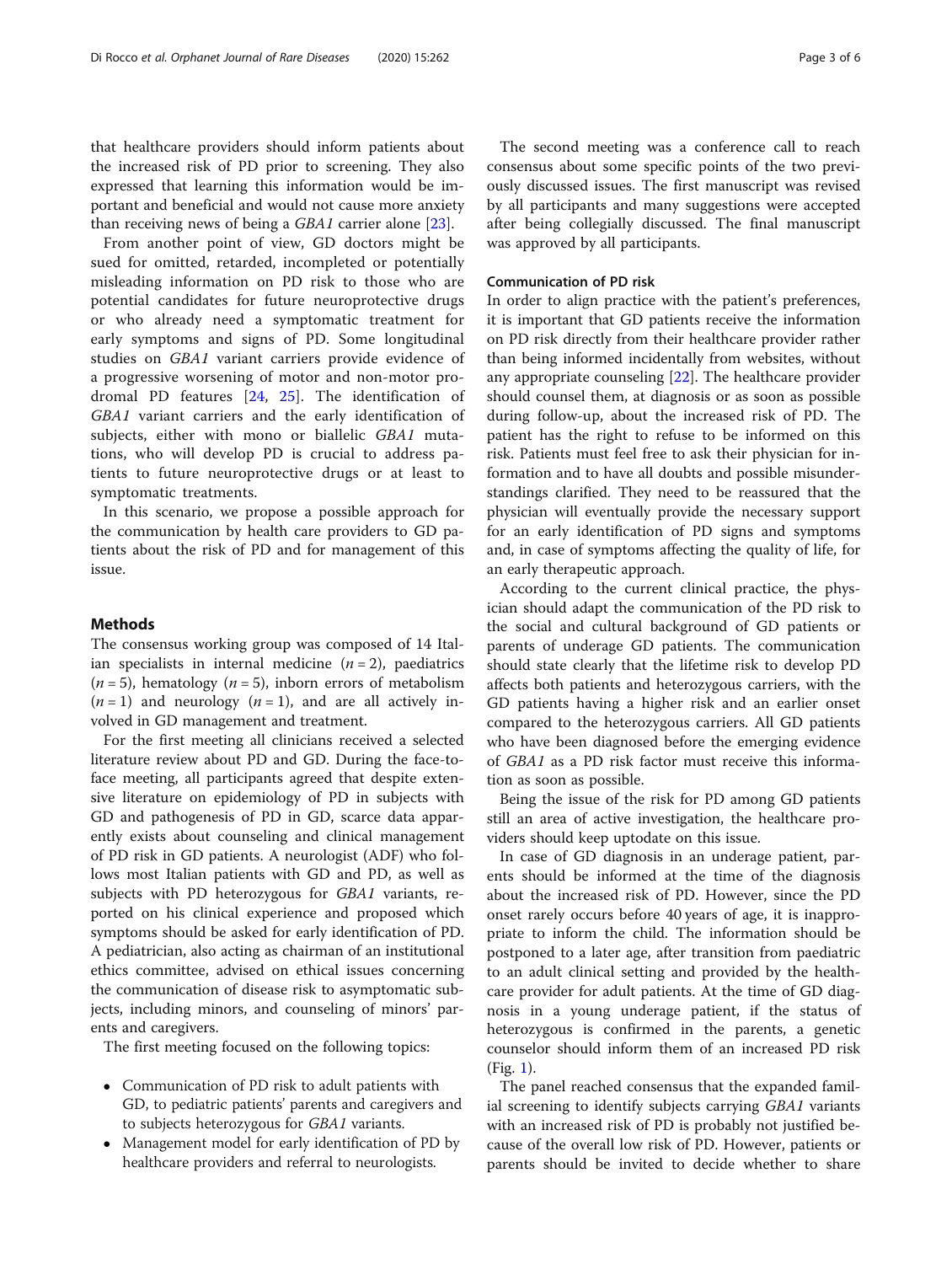<span id="page-3-0"></span>

with their relatives the information on the PD risk and the possibility for them to undergo genetic testing for GBA1, since this procedure does not seem to violate the principles of non-maleficence and justice. It is the duty of the physicians to offer information to the patients/ parents to make a decision which respects their rights but also their relatives' rights.

Genetic testing is offered frequently to couples of Ashkenazi Jewish ancestry, in the context of genetic counseling, since GBA1 pathogenic variants are known to be frequent in that population. For these subjects it is appropriate to give the information about the increased PD risk, both for the GD offspring and for themselves, if they are GD heterozygotes.

#### Management of PD risk

PD patients with GD or heterozygous for GBA1 variants do not show specific features that would clearly distinguish them from patients with idiopathic PD. [\[17\]](#page-5-0) However, the onset of PD is in average earlier in both heterozygous carriers and in subjects with GD, compared to the general population [\[12](#page-5-0), [26\]](#page-5-0).

PD patients with GD or heterozygotes for a GBA1 variant have a risk to develop dementia up to 3 times higher than patients with idiopathic PD. Hallucinations and RBDs are more common in GBA1 PD patients, whereas there is no consensus yet on the frequency of other nonmotor symptoms, such as anosmia, depression, anxiety, constipation, urinary symptoms, orthostatic hypotension

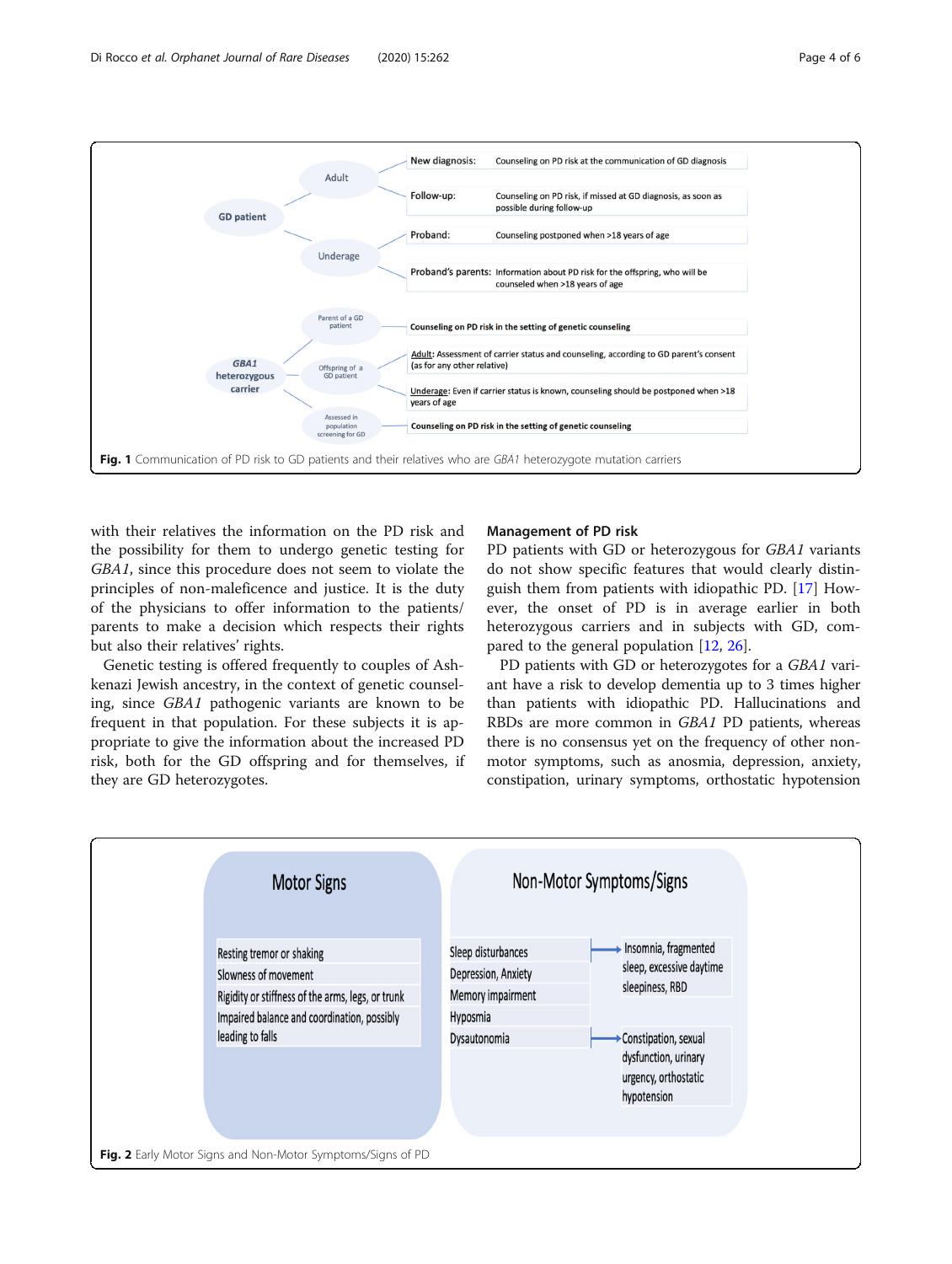<span id="page-4-0"></span>and sexual dysfunctions. Increased incidence of dysautonomia and motor complications, such as dysphagia, dysarthria and freezing of gait, is reported in GBA1 PD patients compared to idiopathic PD patients [\[12,](#page-5-0) [26](#page-5-0)]. Based on these data, the working group reached the following consensus concerning management of PD risk in GD patients:

- From the age of 35–40 years, every 12 months, healthcare providers should monitor the patient's clinical history concerning non-motor and motor symptoms/signs suggestive of PD (Fig. [2\)](#page-3-0) and to evaluate the patient for motor signs.
- The patient might be referred to neurologists when presenting with at least one clear motor sign alone or in the presence of any non-motor symptoms/ signs with impact on the quality of life (Fig. [2](#page-3-0)).

#### Conclusion

The risk for PD among GD carriers and affected individuals is still an area of active investigation.

However, according to current knowledge, we propose an evidence-informed practical guidance to communication, counseling and management of PD risk in GD patients. It is essential that healthcare providers with the updated evidence-based knowledge on this issue communicate the risk of developing PD to adult carriers of GBA1 variants (either GD patients or their relatives who are heterozygous carriers), taking into account the cultural and emotional characteristics of each individual and their will to be informed.

Furthermore, this resource will help to empower healthcare providers to identify early signs and/or symptoms of PD and to decide when to refer these patients to the neurologist for appropriate specific therapy and follow-up.

A hopeful future and availability of neuroprotective therapies may influence the way in which we inform GD patients and GBA1 variant carriers on their PD risk and will, therefore, require a new reflection on how to deal with the delicate issue of communicating the risk of this neurodegenerative disease.

#### Abbreviations

GD: Gaucher disease; PD: Parkinson's disease; GCase: Glucocerebrosidase; REM: Rapid eye movement; SBD: Sleep behavior disorder

#### Acknowledgements

Not applicable.

#### Authors' contributions

MDR, ADF and GA study design, development of the manuscript through the participation in the face-to-face meeting and conference call, and draft; AB, MDC, FC, FG; GG, SL, AP, AQ, MS, MS, PS: development of the manuscript through the participation in the face-to-face meeting and the conference call, and revision of the manuscript. All Authors read and approved the final manuscript and revised manuscript for publication.

#### Funding

Not applicable.

Availability of data and materials Not applicable.

Ethics approval and consent to participate Not applicable.

#### Consent for publication

Not applicable.

#### Competing interests

MDR has received travel support and honoraria from Sanofi Genzyme and Takeda (former Shire HGT). ADF has received travel support and honoraria from Sanofi Genzyme. AB has received travel support and honoraria from Sanofi Genzyme and Takeda (former Shire HGT). MDC is a member of advisory board for Vifor, Sanofi Genzyme, Celgene, Novartis and Bluebird, Vifor, Sanofi-Genzyme, Celgene, Novartis, Bluebird and Alnylam. FC has received fees for consultancy or lectures from Sanofi Genzyme and Takeda (former Shire HCT). FG has received travel support and educational grants from Sanofi Genzyme and Takeda (former Shire HGT). GG has received travel support and honoraria from Sanofi Genzyme. SL has received travel support and honoraria from Sanofi Genzyme and Takeda (former Shire HGT). AP has received travel support and honoraria from Sanofi Genzyme. AQ has received travel support and honoraria from Sanofi Genzyme. MS has received travel support and honoraria from Sanofi Genzyme. MS has received travel support and honoraria from Sanofi Genzyme. PS has received travel support and honoraria from Sanofi Genzyme. GA has received travel support and honoraria from Sanofi Genzyme.

#### Author details

<sup>1</sup>Unit of Rare Diseases, Department of Pediatrics, IRCCS Istituto Giannina Gaslini, Via Gerolamo Gaslini 3, 16147 Genoa, Italy. <sup>2</sup>Neuroscience Section Department of Pathophysiology and Transplantation, Dino Ferrari Center, IRCCS Foundation Ca' Granda Ospedale Maggiore Policlinico, University of Milan Neurology Unit, Milan, Italy. <sup>3</sup>Department of Clinical Medicine and Surgery, "Federico II" University Hospital, Naples, Italy. <sup>4</sup>Department of Medical Science and Community, University of Milan, Milan, Italy. <sup>5</sup>Regional Referral Centre for Lysosomal Storage Diseases, Division of Internal Medicine and Metabolism, Civil Hospital, AOU of Modena, University of Modena and Reggio Emilia, Modena, Italy. <sup>6</sup>Department of Translational and Precision Medicine, Sapienza University, Rome, Italy. <sup>7</sup> Regional Reference Center for Rare Diseases, Clinical Division of Haematology and Transplantation, PO Ferrarotto Hospital, Azienda Ospedaliera-Universitaria Policlinico-Vittorio Emanuele, Catania, Italy. <sup>8</sup>Center for Bleeding Disorders and Coagulation Careggi University Hospital, Florence, Italy. <sup>9</sup> Pediatric Unit, Department of Medical and Surgical Sciences, S. Orsola Hospital, University of Bologna, Bologna, Italy. <sup>10</sup>Center for Microcythemia, Iron Metabolism disorders, Gaucher disease-Hematology and Transplantation Unit, "A. Perrino" Hospital, Brindisi, Italy. <sup>11</sup>Regional Coordinating Center for Rare Disease, University Hospital of Udine, Udine, Italy. <sup>12</sup>Department of Pediatrics, AOU Città della Salute e della Scienza di Torino, University of Torino, Torino, Italy.<br><sup>13</sup>Department of Translational Medical Sciences, Section of Pediatrics, Federico II University, 80131 Naples, Italy. <sup>14</sup>Professor Emeritus "Federico II" University Hospital, Naples, Italy.

#### Received: 12 May 2020 Accepted: 7 September 2020 Published online: 23 September 2020

#### References

- 1. Pastores GM, Hughes DA. Gaucher disease 2000 Jul 27 [updated 2018 Jun 21]. In: Adam MP, Ardinger HH, Pagon RA, Wallace SE, LJH B, Stephens K, Amemiya A, editors. GeneReviews®. Seattle: University of Washington, Seattle; 1993–2020.
- 2. Stirnemann J, Belmatoug N, Camou F, et al. A review of Gaucher disease pathophysiology, clinical presentation and treatments. Int J Mol Sci. 2017; 18(2):441–70.
- 3. Schiffmann R, Sevigny J, Rolfs A, et al. The definition of neuronopathic Gaucher disease. J Inherit Metab Dis. 2020:1–4 [https://doi.org/10.1002/jimd.](https://doi.org/10.1002/jimd.12235) [12235.](https://doi.org/10.1002/jimd.12235)